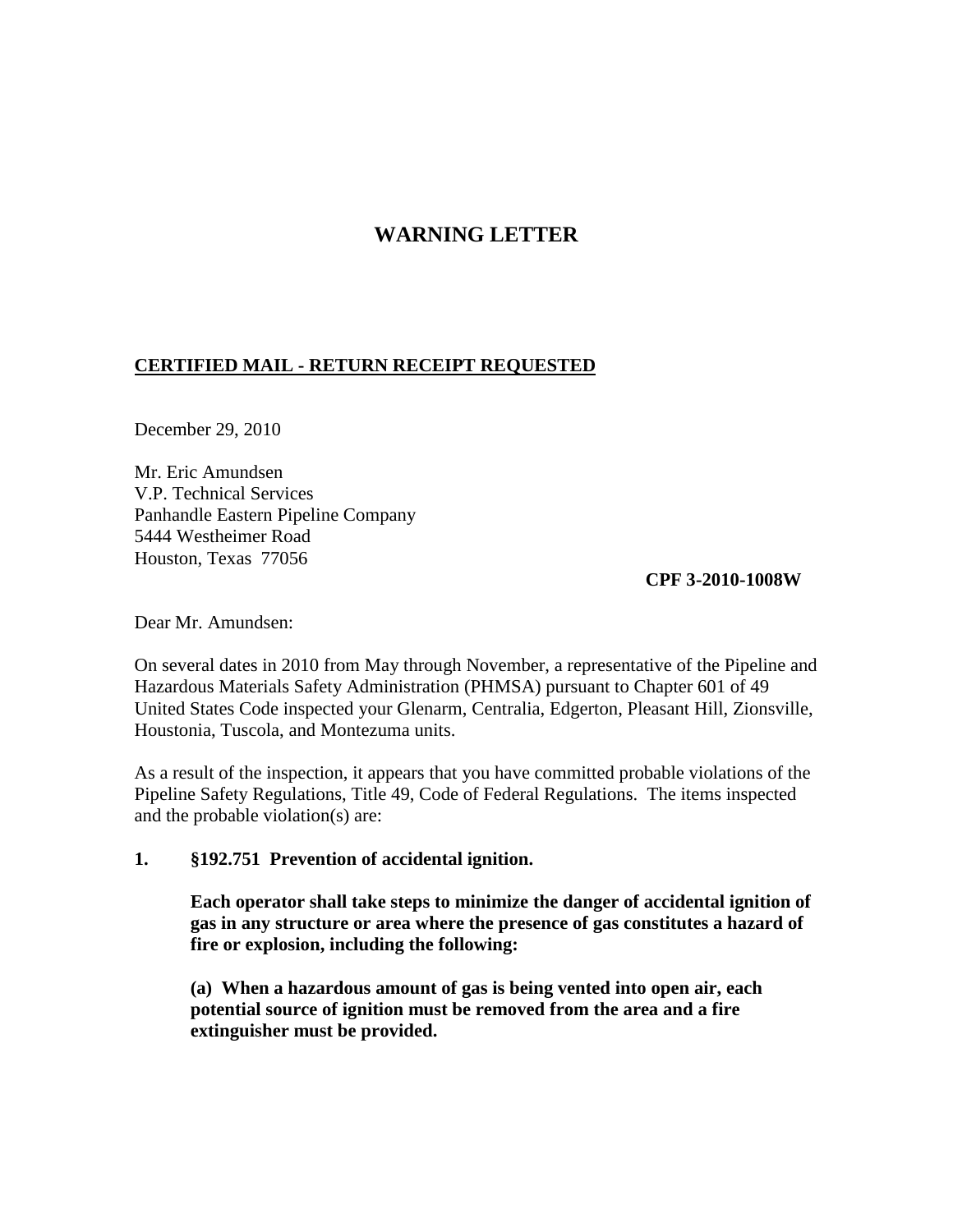Panhandle Eastern Pipeline Co. (PEPL) did not take steps to minimize the danger of accidental ignition at their A. P. Green delivery point. During the field checks, part of the Centralia, Missouri, unit, incorrect wiring to a regulator heater was observed inside the regulator shed at the A. P. Green Delivery point. PEPL typically has explosion proof plugs connecting the heaters inside the regulator sheds, but this location did not. Without an explosion proof plug, this wiring is a potential ignition source.

### **2. §192.203 Instrument, control, and sampling pipe and components.**

**(b) Materials and design. All materials employed for pipe and components must be designed to meet the particular conditions of service and the following:**

**(9) Each control line must be protected from anticipated causes of damage and must be designed and installed to prevent damage to any one control line from making both the regulator and the over-pressure protective device inoperative.**

PEPL did not design and construct their delivery point at the Peoria Lateral 3 Gate to ensure that damage to one control line would not make the other over pressure device inoperative. During the field checks at the Peoria Lateral 3 Gate in the Glenarm, Illinois, unit, two regulator sense lines were found to be connected to the same downstream tap. 192.203(b) (9) requires that control lines be installed so that damage to one line does not make the other over-pressure device inoperative.

#### **3. §192.735 Compressor stations: Storage of combustible materials.**

## **(a) Flammable or combustible materials in quantities beyond those required for everyday use, or other than those normally used in compressor buildings, must be stored a safe distance from the compressor building.**

PEPL was storing combustible materials beyond those required for everyday use in two compressor station buildings. Combustibles in the form of cardboard boxes and plywood were found in the compressor station engine rooms during the field checks at the Glenarm, Illinois, and Centralia, Missouri, compressor stations.